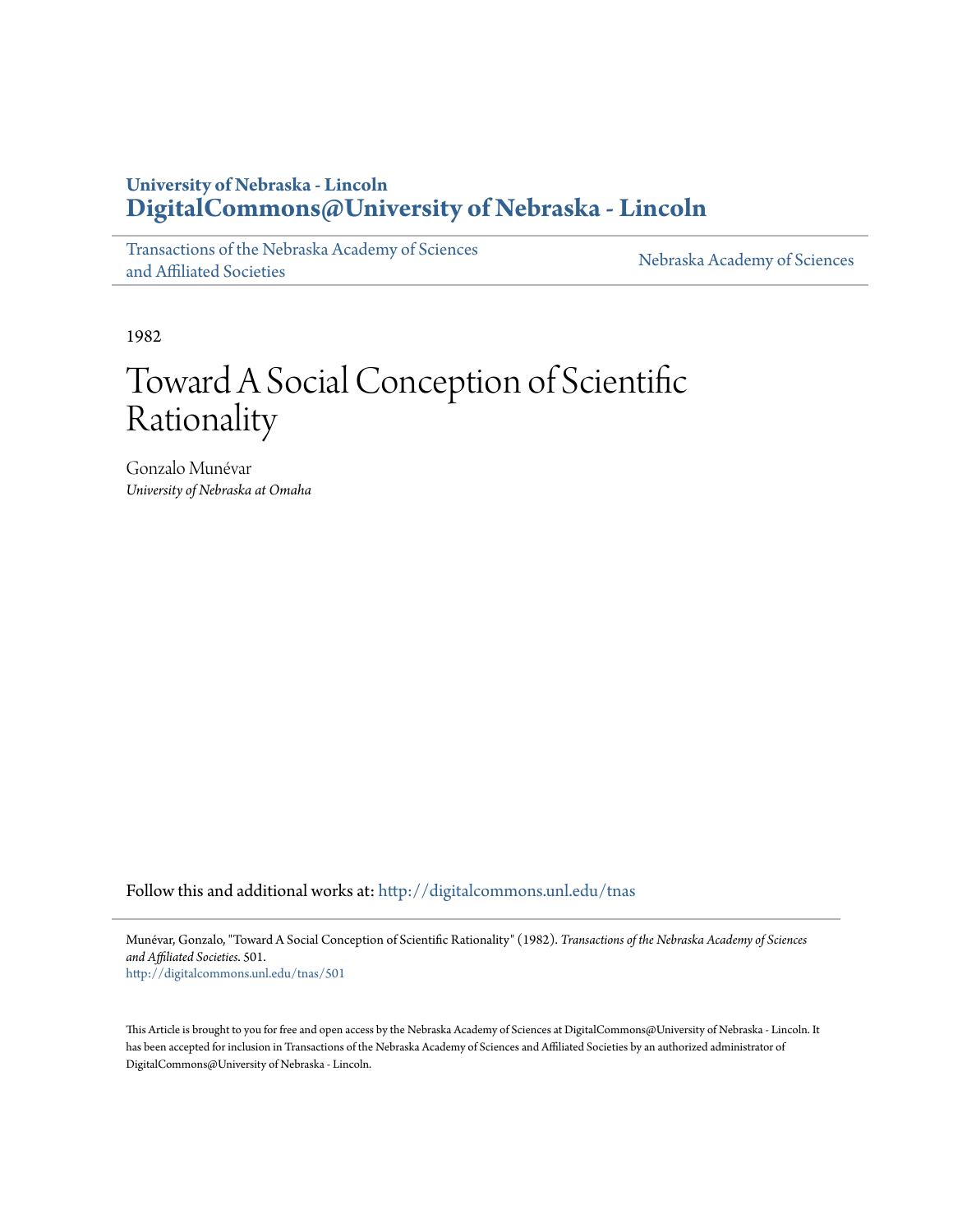## **TOWARD A SOCIAL CONCEPTION**

# **OF SOENTIFIC RATIONALITY**

### Gonzalo Munévar

Department of Philosophy and Religion University of Nebraska at Omaha Omaha, Nebraska 68182

This paper examines the consequences of Feyerabend's thesis against the notion of scientific method. It is claimed that he has a strong case. Comparisons are made with other contemporary philosophers of science such as Kuhn and Lakatos. A result of the case against method is that science appears not to be a rational enterprise. This conclusion is resisted. Nevertheless, in order to show that the rationality of science is compatible with Feyerabend's thesis, it is necessary to switch from a conception that ascribes scientific rationality to the individual scientist to a conception in which rationality is ascribed only to the enterprise of science as a whole. Then, scientific rationality is a social, or perhaps structural, property and our science actually has it to a large extent.

 $\lambda$ 

 $t +$ 

The work of Kuhn (1970) and Feyerabend (1975 and 1978) has challenged anew the thesis that science is a rational enterprise. The reaction has been swift, but the arguments so far advanced against Kuhn and Feyerabend are not very compelling. On the other hand, what Feyerabend says is not incompatible with a rational picture of science. This paper develops such a picture.

First, it is necessary to understand the nature of the case presented by Kuhn and Feyerabend. In philosophy of science circles, scientific methodology and rationality go hand in hand. There seems to be a plausible case for such a connection. Science has seemed to be a most successful enterprise, and it is not unreasonable that people would want to know the basis for that success. It was thought that science succeeded where other human enterprises failed because science proceeded differently, because it had a method all its own. Determining the method acquired great importance, then, because by its rigorous application we could improve already existing science and extend science to new areas.

According to this scheme, following the method would guarantee the success of science, or at least make such success more likely-thus the connection between method and reason. To be rational in science, then, is identified with living up to the standards of scientific rationality, *i.e.,* to follow methodological rules such as, "reject hypotheses that are in conflict with well confirmed hypotheses," "reject hypotheses that are in conflict with the facts," "do not make *ad hoc* moves," and the like.

Of course, whether science could be shown to be rational has always been a favorite subject for skepticism. But Feyerabend's case is of a different sort. What he argued is that in paradigm cases of scientific success it seems that the relevant scientists did not follow the method. Furthermore, success did not come about in spite of the violation of the method *(e.g.,* by luck, shortcuts, *etc.),* but rather it required that very violation. Feyerabend's argument against method, and hence against rationality, is a *reductio:* 

1. Success is the justification for adhering to scientific rationality.

2. But, rationality actually gets in the way of success.

3. Thus, rationality and success are incompatible.

Feyerabend need not have any particular stake on whether science is actually successful, and he does not have to believe in the sanctity of argument or in the evidential techniques that he uses in historical analyses. He simply plays the rationalist game, accepts the rationalist starting position for the sake of argument, and then shows that no methodological rule can be excluded from violation, that from the point of view of the rationalist, "anything goes." It seems then that anarchy has reigned in science, and that it ought to reign if science is to progress.

There have been so many misunderstandings on this score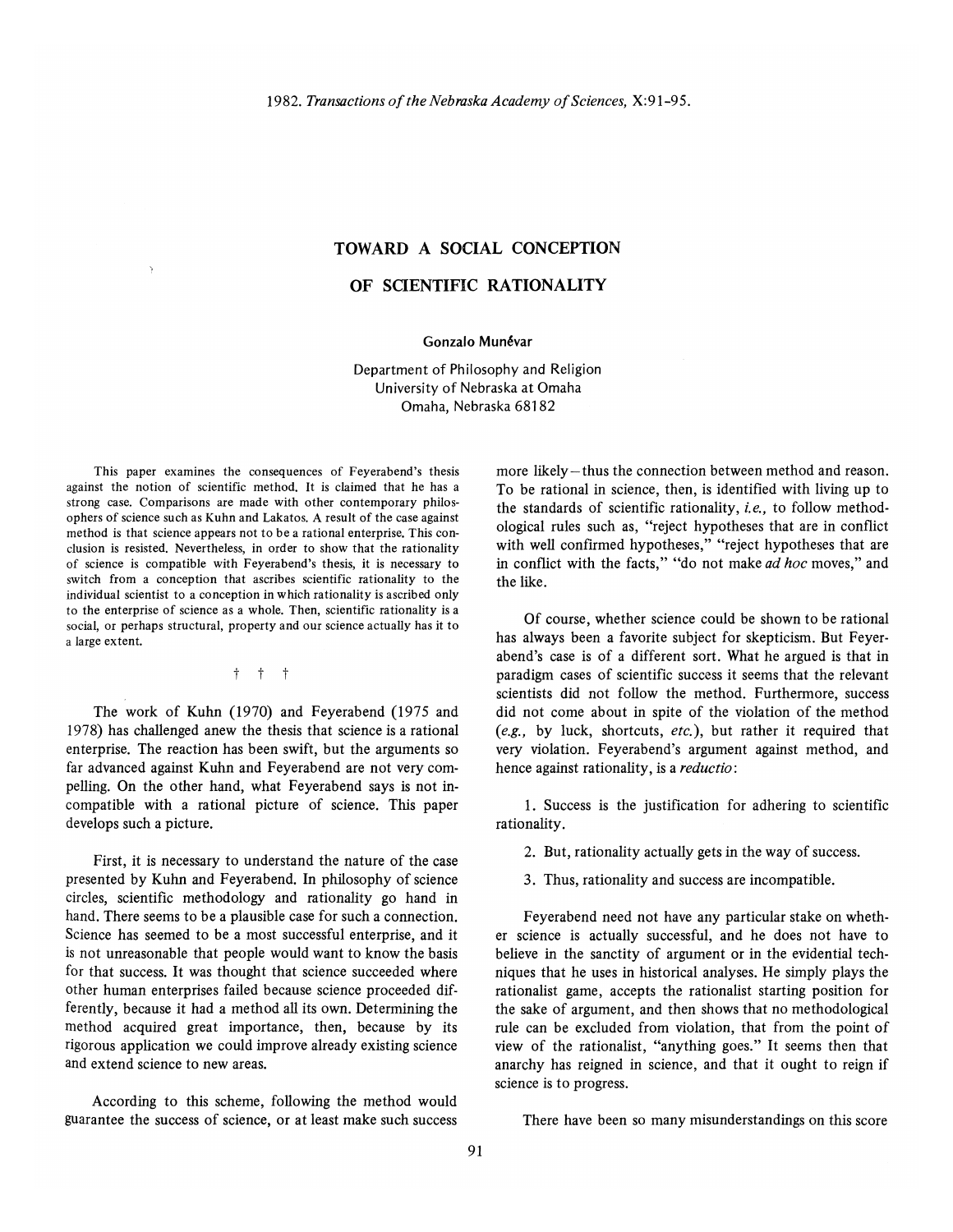that the main points bear emphasizing. First, Feyerabend made no claim "to possess special knowledge about what is good and what is bad in the sciences." According to him:

*Everyone can read the terms in his own way* and in accordance with the tradition to which he belongs. Thus for an empiricist "progress" will mean transition to a theory that provides direct empirical tests for most of its basic assumptions. . . . For others, "progress" may mean unification and harmony, perhaps even at the expense of empirical adequacy .... *And my thesis is that anarchism helps achieve progress in*  any one of the senses one cares to choose (Feyerabend, 1975).

Second, it is a simple point of elementary logic that when giving a *reductio ad absurdum* one need not be committed to the truth of the assumptions one accepts for the sake of argument. Thus Feyerabend (1975) said,

Always remember that the demonstrations and the rhetorics used do not express any "deep convictions" of mine. They merely show how easy it is to lead people by the nose in a rational way. An anarchist is like an undercover agent who plays the game of Reason in order to undercut the authority of Reason (Truth, Honesty, Justice, and so on).

Third, *Anything Goes* is not really offered as methodological principle. It is rather a description of what things look like from the rationalist perspective after the force of Feyerabend's arguments is recognized. Feyerabend(1975) is clear on this matter:

One might get the impression that I recommend a new methodology which replaces induction by counterinduction and uses a multiplicity of theories, metaphysical views, fairy-tales instead of the customary pair theory/observation. This impression would certainly be mistaken. My intention is not to replace one set of general rules by another such set: my intention is, rather, to convince the reader that *all methodologies, even the most obvious ones, have their limits.* The best way to show this is to demonstrate the limits and even the irrationality of some rules that she, or he, is likely to regard as basic.

Feyerabend's demonstrations consist of historical examinations and epistemological analysis of the relation between idea and action. For every "basic" methodological rule of empiricism he claimed that he could show that a "counterrule" may be preferred. He suggested, for example, a counterrule which "advises us to introduce and elaborate hypotheses which are inconsistent with well-established theories and/or well-established facts. It advises us to proceed counterinductively" (Feyerabend, 1975).

In favor of his counterrule, Feyerabend argued that the evidence to refute a theory is often unearthed *only* with the help of incompatible alternatives. As for facts, observations, and experimental results, they all contain theoretical assumptions, or assert them by the manner of their use. But, those assumptions which shape our view of the world are often not accessible to direct criticism, for usually we are not even aware of them. Prejudices, then, are found by *contrast,* not by analysis. ". . . *we need a dream world*," Feyerabend said, "*in order to discover the features of the real world we think we inhabit*  (and which may actually be just another dream-world)." But the invention of this dream world designed to clash with our well established views, experimental results, and so on, is a counterinductive step. "Counterinduction is therefore always reasonable and has always a chance of success" (Feyerabend, 1975).

The history of science can be used to illustrate Feyerabend's sort of epistemological analysis. Consider the following two examples. At the beginning of last century Prout *(see*  Lakatos, 1970) suggested that atomic weights should be expressed by whole numbers (since they were all multiples of the atomic weight of hydrogen). Unfortunately there were clear exceptions. The atomic weight of chlorine, for instance, was 35.6. Such was the result obtained from samples of "pure" Cl by the best practitioners of the science. There was no observational error and there was nothing really at fault with the purification techniques. More and better measurements would not have led to the conclusion (which would be favored today) that Prout was correct in spite of what seemed to be a clear refutation of his hypothesis. What was required instead was the development of a very different view of nature: modern atomic theory, and especially the notion of isotopes. As it turned out, the "pure" samples of Cl contained two isotopes of the element (of course, that is still pure Cl, for it is not mixed with other elements). The measured weight was that of the mix of the two isotopes.

Another case, which Feyerabend (1975) discussed in great detail, is that of Galileo. Let us concentrate on the Tower Argument. If a stone is dropped from the top of a high tower, the stone will hit the ground at approximately the same distance from the base of the tower as it was from the top of the tower at the initial moment of descent. Anyone can see that the stone moves straight down. This motion was taken as a refutation of the view that the earth moved. If the earth moves, the tower should have moved a considerable distance by the time the stone hit the ground. But, the distance between stone and tower remains the same. Or else, the stone must have fallen diagonally, but this is plainly not so. Thus, the earth cannot be in motion. Once again, what was required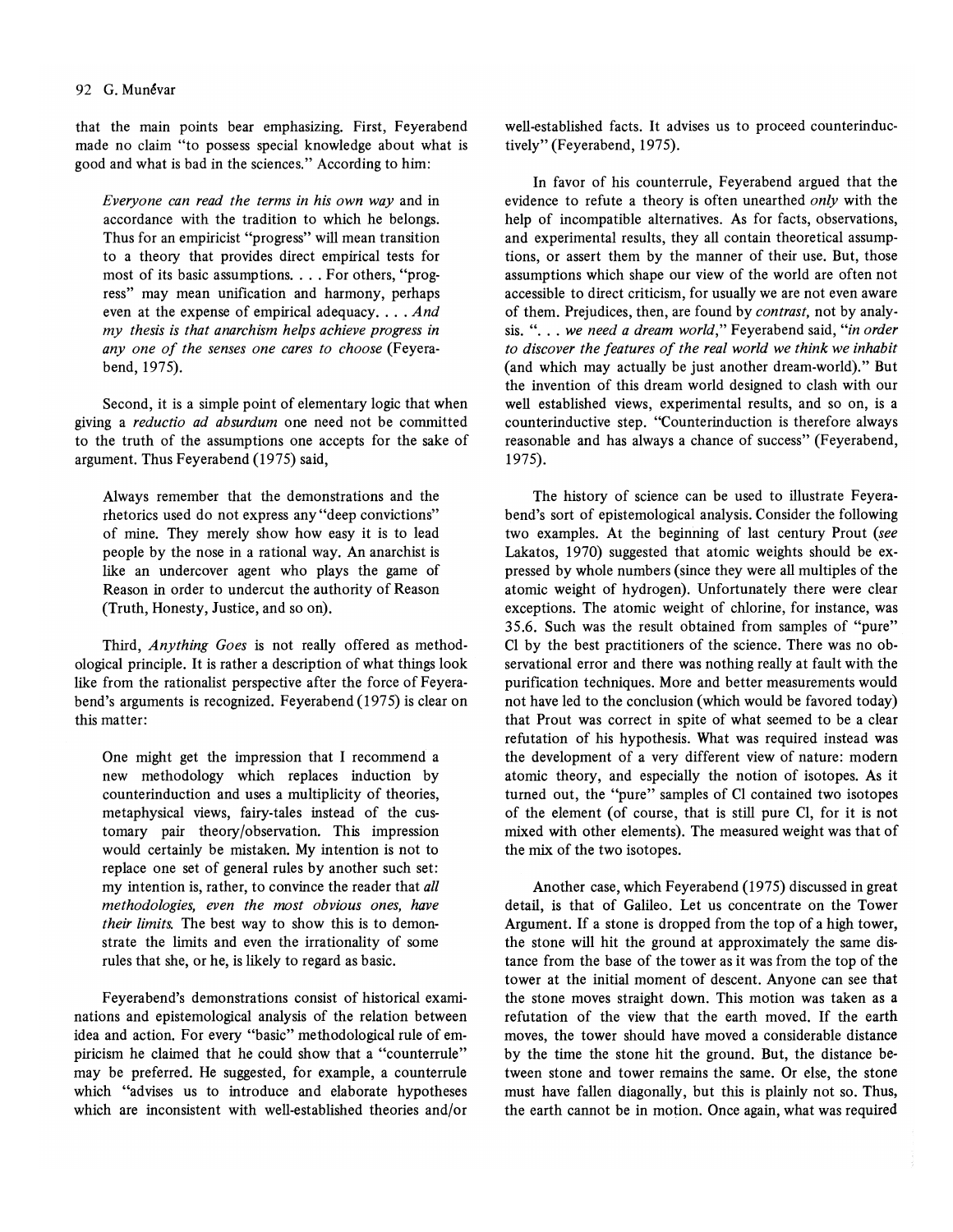to overcome arguments such as this, was a new way of interpreting the phenomena, a set of "natural interpretations" that already assumes that the earth moves. Galileo challenged the concept of motion as observed motion. Some motion goes unobserved, he said, because it is shared by the observer. In the case of the Tower Argument, the stone only *seems* to move straight down. The *real* motion of the stone is a combination of circular inertia-which is shared by the earth, the tower, the stone, and the observer-and a perpendicular motion toward the center of the earth. The stone did really move as it had appeared ridiculous to suppose. (Not only did Galileo apply the counterrule, he saved the day by making a further and *ad hoc* hypothesis: circular inertia.)

In both of these cases, as well as in many other crucial episodes in the history of science, the inductive rules of the so-called scientific method would have favored the received view. The moral is that work in alternative and even bizarre views should not be discouraged [that what Feyerabend (l975) called the "principle of proliferation" cannot be ruled out] .

The principle of proliferation is perhaps the most important point where Kuhn and Feyerabend lock heads. They both would have agreed that there is no method, but Kuhn viewed the history of science as a series of periods ("normal science") in which the scientific community is totally committed to a single point of view (what he called a "paradigm"). During revolutionary periods, paradigms are overthrown and replaced by new ones which enjoy the same total commitment from the scientific community. Revolutions are brought about only by crises, and these in turn are caused by recalcitrant and significant anomalies (Kuhn, 1970). But as Feyerabend (1970) pointed out, no anomaly is more significant than one explained within an alternative view. Feyerabend realized, however, that Kuhn had a point when he insisted that a view needs time and commitment before its worth can be realized. This means that practitioners may decide to continue work on a view that may have had some of its predictions falsified, that they may simply choose to put the falsifying instances on the back burner. This Feyerabend (1970) called the "principle of tenacity." Such a principle is most reasonable, for, as Kuhn (1970) argued, all theories are always besieged by anomalies, but anomalies do not become counterevidence until they are assimilated within a competing theory (or paradigm).

In Feyerabend's  $(1975)$  account there is intense competition among alternative views. But, even those that come worse off in the struggle need not be abandoned. They may still make a comeback (as the atomism and the heliocentric view of the cosmos did), and even if they do not they may still perform a valuable service to science. Thus, progress in science permits (indeed requires) sticking to a view in the face of conflicting evidence as well as proliferation of views. Science should then be an interplay of the principles of tenacity and proliferation. Unfortunately, from the point of view of the rationalist such an account of science rules out nothing-if it is correct then *anything goes.* But if there is no scientific method, there is no scientific rationality either.

Some rationalists have offered a different approach to methodology. Lakatos (1970), for example, tried to allow for the principles of tenacity and proliferation, while still insisting that some activities are more proper (i. *e.,* rational) than others. The unit of evaluation is a series of theories (a research program) which changes under the heat generated by competing theories (principle of proliferation). Such changes constitute a progressive problem-shift if they lead to an increase in content. If the changes do not anticipate new facts but instead serve only to assimilate the new discoveries of the competition (thus being *ad hoc),* the program is said to be degenerating. A program, however, may degenerate for a long time and still make a comeback (principle of tenacity). As promising as this approach may sound, it has several problems. The main one, in the context of the present discussion, is that there is no time limit, nor can there be, that would force abandonment of a degenerating research program. But then nothing can be ruled out. In that case Lakatos' and Feyerabend's approaches will not be all that different after all, no matter how many rationalist garments Lakatos may wear. Thus, it seems that no rescue awaits rationality down this avenue of thought either.

Must it be concluded, then, that Feyerabend was correct, that science cannot be both rational and successful? As often happens in philosophical controversies, both sides share some crucial assumptions. In this particular controversy it is assumed that scientific rationality depends on the individual scientist's adherence to method. The issue of rationality is thus resolved, as Feyerabend did, by looking at the behavior of scientists in the light of certain theoretical *(e.g.,* epistemological) considerations. But is such a manner of resolution correct and is such an assumption warranted? The answer to both questions is no.

Why should the question of the rationality of *science* be considered equivalent to that of the rationality of individual *scientists?* After all, the question whether a particular basketball team is good is not settled by determining whether the individual members of the team are good players. To do so would be to commit the fallacy of composition. The quality of the team is determined instead by whether the players exhibit certain relations to one another on the court. It is, in a sense, a social property. It may, perhaps, also be called an organizational or structural property. Now, science may not seem to be an organic whole, unlike a basketball team. Nonetheless science is a communal enterprise, not only for those who work as members of research teams, but also for those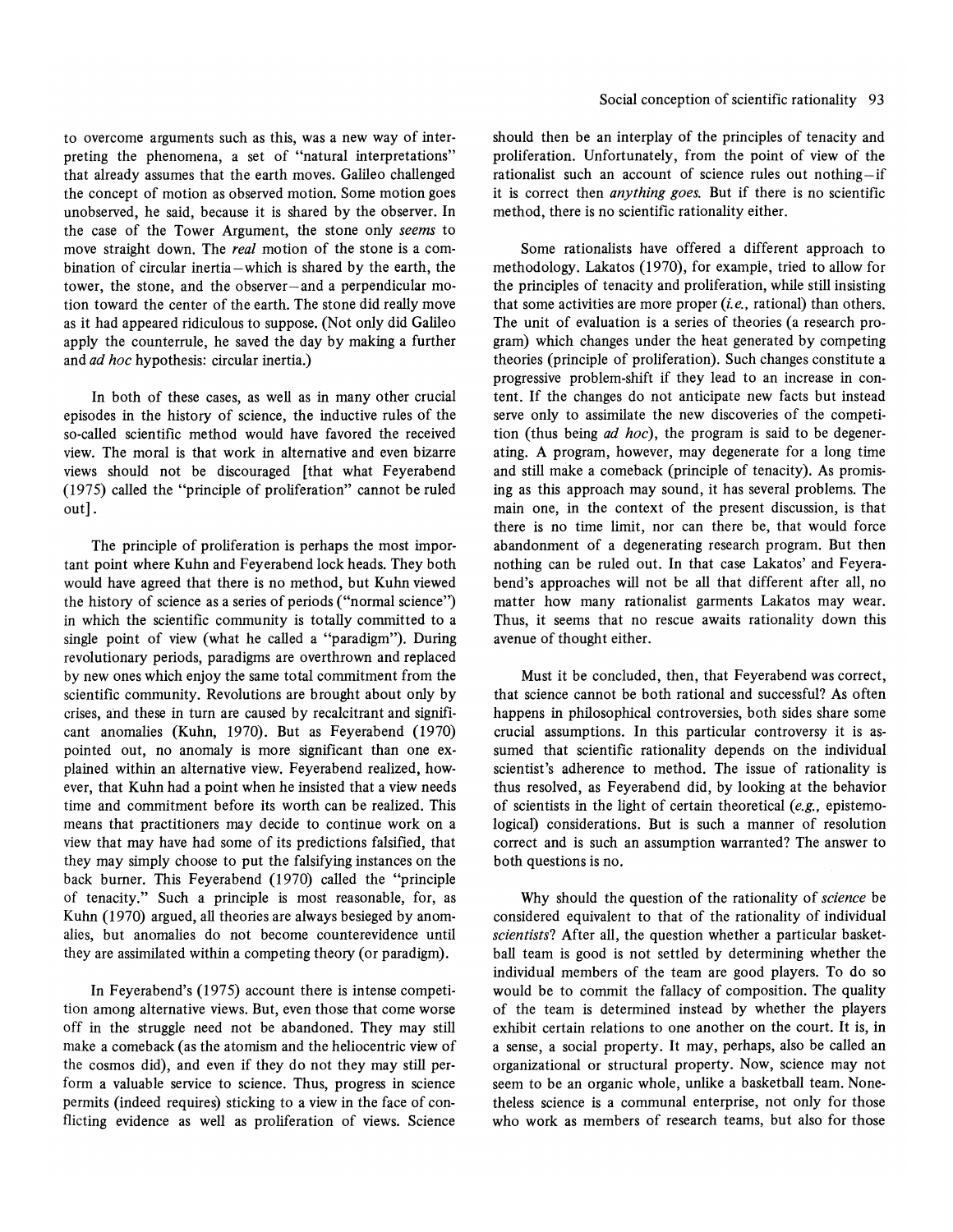#### 94 G. Munévar

who would be described as lone investigators. Even the latter form part of a community that shares certain ideas and goals, though perhaps only in an overlapping manner, and who depend on others for the generation and judgment of most, if not all, of the new ideas that become part of their intellectual environment. It is in that communally generated environment that even individual genius must endure or perish (of course, survival of some ideas may lead to the transformation of the intellectual environment). In any event, the enterprise of science is very complex and, as a result, requires division of  $labor-no scientist can do it all alone. In this division of labor$ and in the relation to the aims of science, a new conception of scientific rationality may be glimpsed: a conception that treats rationality as a social or structural property of the scientific enterprise.

The intention here is to sketch a social conception of scientific rationality. Both the need and the plausibility of such a sketch arise from certain recent developments in the philosophy of science, most notably Feyerabend's work. So it is natural that the highlights of this sketch are designed to take care of Feyerabend's strongest criticisms against rationality. The intent is to show, then, not that scientific rationality *must* be conceived in social terms, but rather that it need not be concluded that the sort of case that Feyerabend developed is incompatible with the claim that science is a rational enterprise.

If science is structured in such away, if its division of labor is such that it leads to progress (as exemplified in Feyerabend's kind of cases), then science is rational-or at least, the rationality of science is compatible with Feyerabend's position.

Science is a communal enterprise which tries to gain knowledge about the world. Science tries to give pictures of the world that allow us to make sense of it, to know what to expect of it, and to know how to deal with it. Such a communal enterprise would be rational if it developed appropriate strategies to enhance its chances of carrying out its task. Science would be rational, then, if it were organized (structured) so as to make success more easily achieved.

Now, in a universe of immense variety it would be surprising if the first ideas we ever came up with would be fruitful to explain all there is. The same point can be made about methods. New ideas, new methods will enable us to deal with new areas of the universe, or else permit us to confront changing circumstances. On the other hand, many ideas have much to offer in dealing with the world if we only give ourselves the chance to develop them. Thus, the communal enterprise which aims to gain knowledge is well advised to organize itself so as to ensure, or at least encourage, the generation of alternatives (but what is this if not the principle of proliferation?) *and* 

to permit people to develop their ideas even in the face of damaging evidence (but what is this if not the principle of tenacity?).

The interplay of these two principles leads to a society of researchers in which people do what they like best, in which they develop those views of nature that for any reason have caught their fancy. At the same time, the quality of work improves when strong challenge points the way in the directions that could use improvement. Such a society is appropriately organized to face the surprises, to search for the secret treasures our diverse universe has in store for an intelligent species. *But what is this society, this communal enterprise,*  if *not science as Feyerabend described it?* 

Rationality may still be the key to progress, then, but not the so-called rationality of the individual scientist, but the rationality of the scientific enterprise as a whole. It does not matter then that individual scientists either stick to their initial view, no matter what; or that they are always looking for alternatives and never stick to one point of view; or that they hold on to the most successful view of their time and look down upon all others; or that they rave against the received view, violate method, and perhaps even become historical figures thanks to that. In other words, it does not matter whether the individual scientist is dogmatic or anarchistic, as long as science itself permits the operation of the principles of proliferation and tenacity.

The point can be illustrated by drawing an analogy to Feyerabend's own political philosophy. A free society is normally envisioned as the sort of society in which different individuals are able to express different opinions and, in general, pursue the life-styles that they favor. In this Feyerabend very much followed Mill (1956). Such a society, moreover, does not cease being free because some, or even many, of its citizens are not open-minded, or because they think poorly of their fellows' ideas and life-styles. The society is free because the individuals do not interfere with their fellows' pursuits, no matter what they think of them, either because there is a tendency to live and let live, or because they fear the arm of the law if they so interfere. Freedom is a structural property that some societies have, then, Feyerabend claimed. It functions like an iron railing on the entire society (Feyerabend, 1978).

Likewise, rationality functions like an iron railing. It is a structural property that some knowledge-gathering enterprises may have. Science, as described by Feyerabend, actually has it to a large extent. So, science, to a large extent, is rational.

#### **REFERENCES**

Feyerabend, P. 1970. Consolations for the specialist. *In* I. Lakatos and A. Musgrave (eds.), *Criticism and the growth*